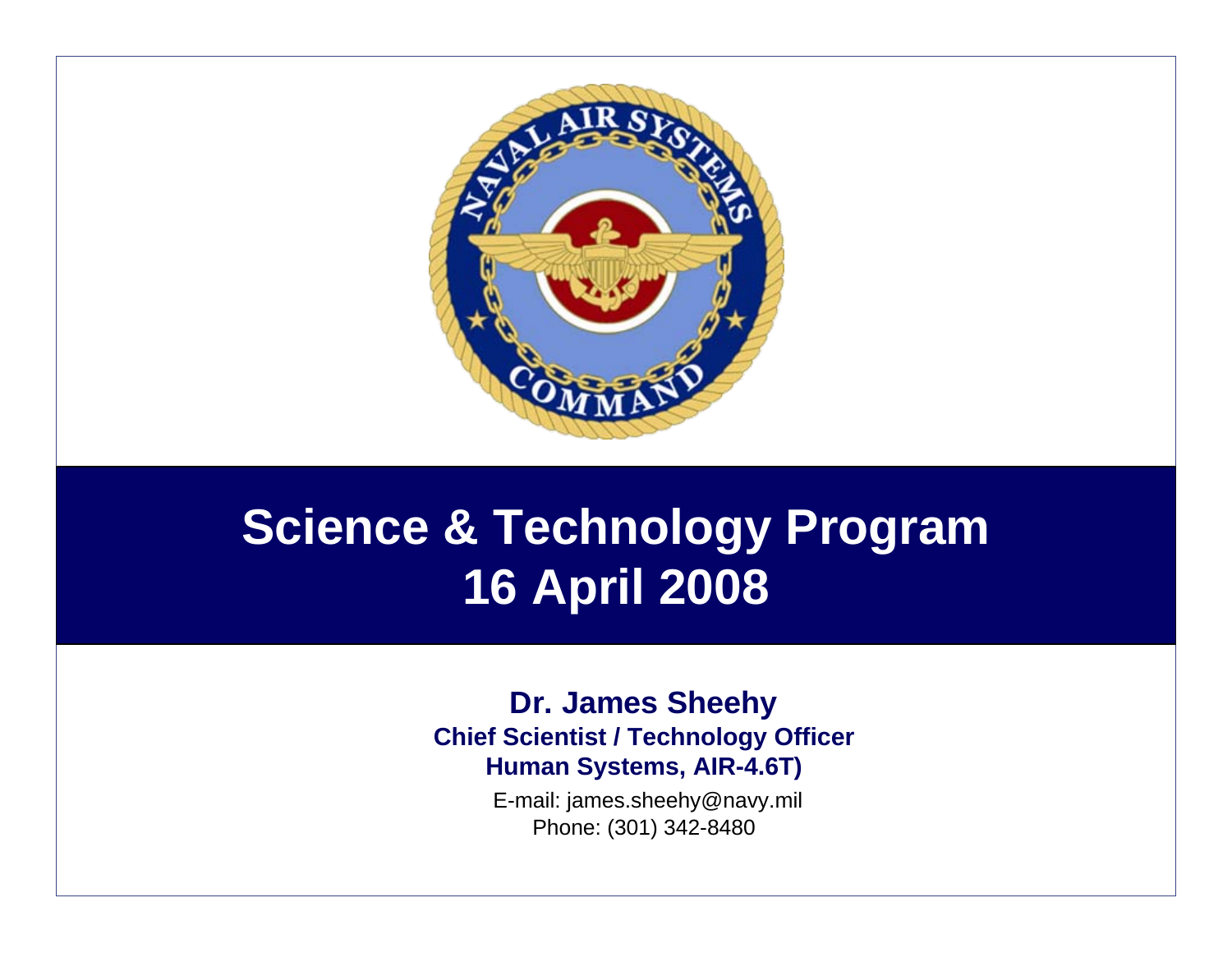

### **TRAINING SYSTEMS DIVISION, ORLANDO, FL**

**Center for research, development, test and evaluation, acquisition and product support of training systems for the world.**

## **NAVAIR Sites**



**AIRCRAFT DIVISION, LAKEHURST, NJ**

**Provides aircraft launch and recovery expertise to the fleet. recovery expertise the fleet**



### **AIRCRAFT DIVISION, PATUXENT RIVER, MD**

**Provides acquisition management, research and development capabilities, air and ground test and evaluation, aircraft logistics and maintenance management for Naval aviation.**





### **WEAPONS DIVISION, CHINA LAKE & PT MUGU, CA**

**Provides our forces with effective and affordable integrated warfare systems and life cycle support to ensure battlespace dominance.**



**NAVAIR DEPOT, NORTH ISLAND, CA**

**Provides comprehensive quality aviation support to the nation's warfighters.**

**Aircraft: F/A-18 Hornet; E-2C Hawkeye; C-2 Greyhound; S-3 Viking; H-60 Seahawk**



### **NAVAIR DEPOT, CHERRY POINT, NC**

**Delivers on time quality products and services for Naval aviation as service to the fleet.**

**Aircraft: AV-8B, Harrier; H-53, Sea Stallion; C-130, Hercules; H-46, Sea Knight; V-22, Osprey; VH-3, Presidential Helicopter**



#### **NAVAIR DEPOT, JACKSONVILLE, FL**

**Delivers high quality maintenance, engineering, logistics and support services to the fleet.**

**Aircraft: P-3 Orion; EA-6B Prowler, F-14 Tomcat, F/A-18 Hornet; S-3 Viking; SH-60 Seahawk**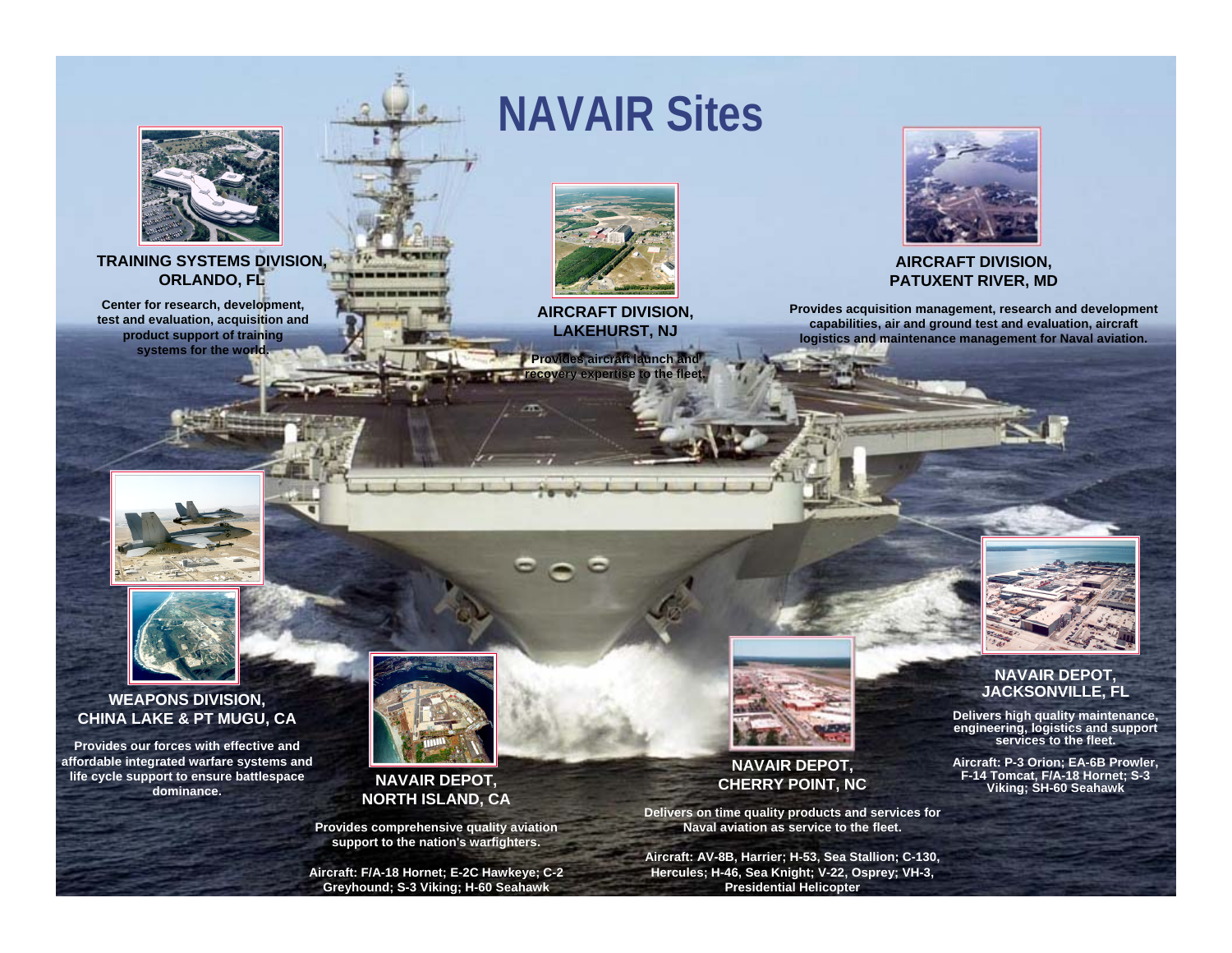

*The S&T Program is managed by an Integrated Program Team of Product Line Managers and NAVAIR Technologists (T-codes)*





zm.  $14.9636$ 

**Chase**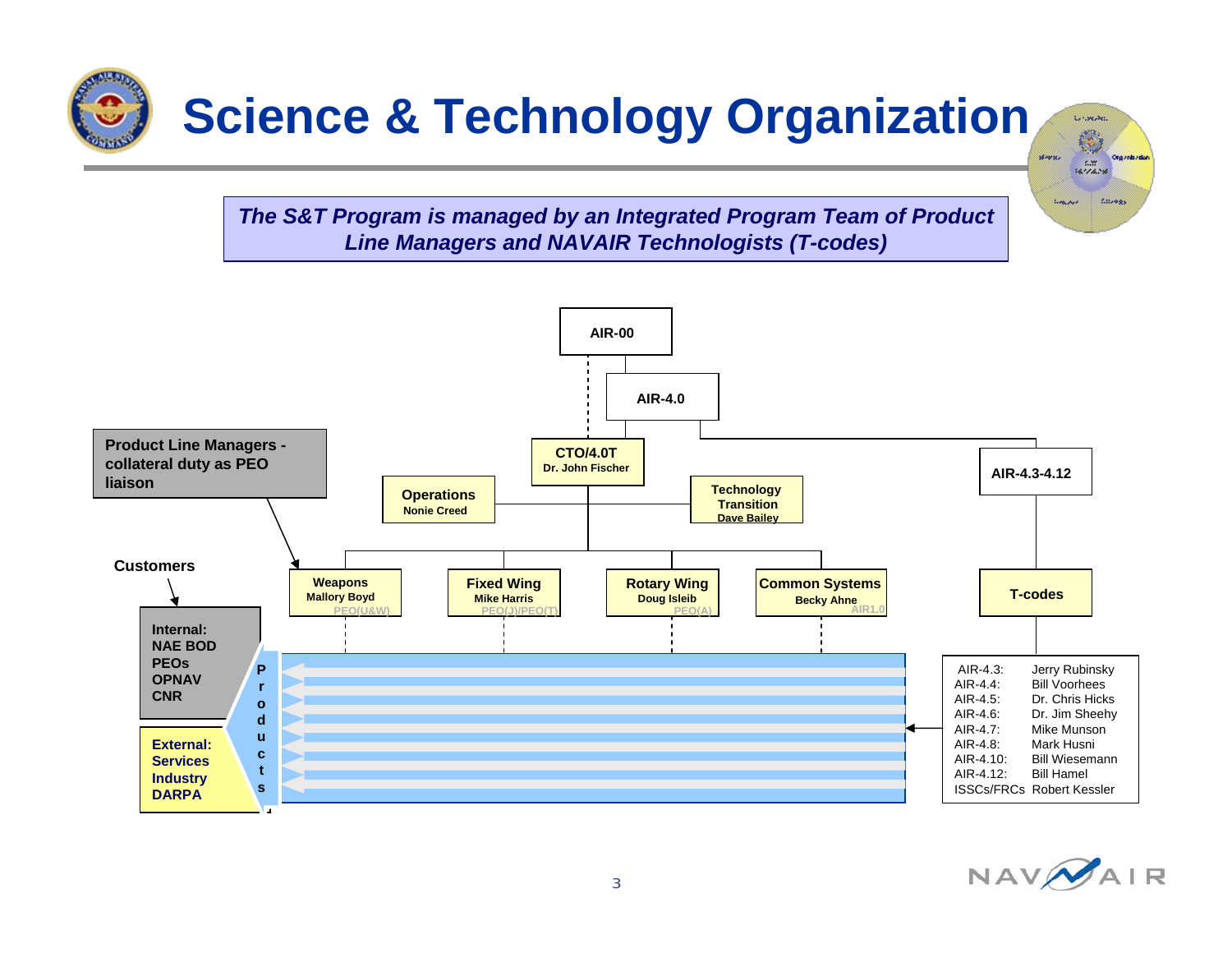

# **Chief Technology Officer (CTO)**



*CTO engages internally and externally to develop an S&T Program that responds to capability needs with innovative technology solutions*

### *External Focus*

- Maintain knowledge of Naval Aviation needs through strong ties to the warfighting community
- Continually seek innovative solutions for warfighter needs. Champion for innovative ideas that do not address a specific need
- Foster relationships with potential technology providers (DoD, Industry, Academia, etc.)
- Support ASN(RDA), Chief of Naval Research and other Enterprise CTOs in planning and executing an effective Navy S&T Program

## *Internal Focus*

- Primary advisor to AIR-00, Naval Aviation Enterprise (NAE) Board of Directors and Program Executive Officers for technology issues & investments
- Advisor to AIR-00 & AIR-4.0 for issues related to S&T workforce & infrastructure, including workforce revitalization efforts
- Monitors health of S&T portfolio and progress toward delivery of capability through the use of approved metrics & processes

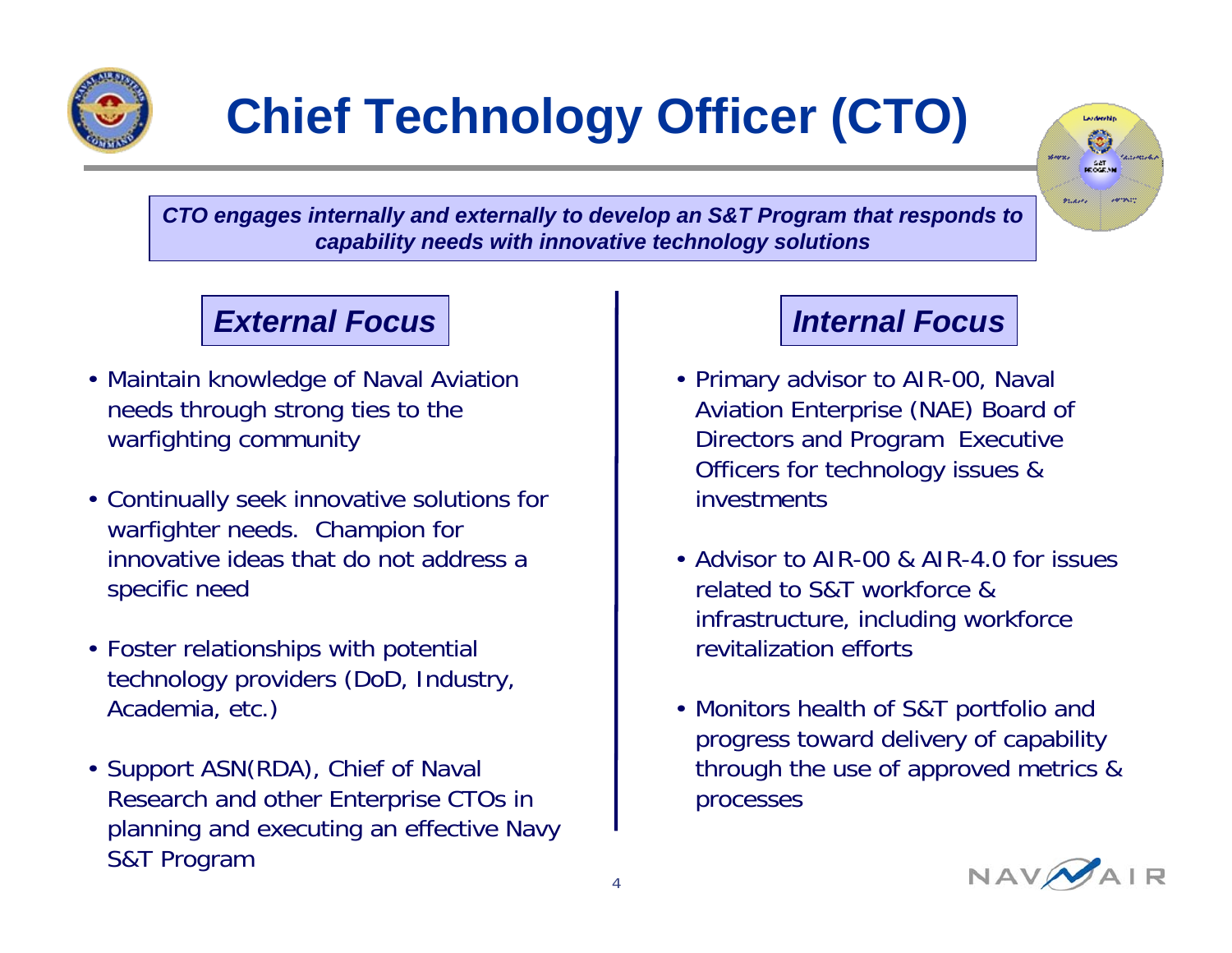

# **NAE S&T Objectives**

#### $\blacklozenge$ 32 NAE S&T Objectives

- n. Represents the goals of the NAE S&T program. Used as the baseline for identifying, prioritizing, aligning, and synchronizing S&T efforts throughout the enterprise.
- Derived from 340+ capability needs provided by warfighters
- $\mathcal{L}_{\mathcal{A}}$  Developed by a Working Group comprised of warfighters
- $\mathcal{L}_{\mathcal{A}}$ Coordinated throughout the enterprise
- r. Aligned with ONR Focus Areas, Joint Capability Areas, and Sea Power 21 Pillars
- T. Support scenarios contained in Naval Aviation Capability Needs 2030-2050

### $\blacklozenge$  **NAE STOs will be presented at 18 April NAE BOD meeting for approval/signature**

 $\mathcal{L}_{\mathcal{A}}$  NAVAIR and CNAF already briefed, ready to approve STO Document



### **Naval Aviation Enterprise Science and Technology Objectives**

**Commander Naval Air Forces** 

**Commander Naval Air Systems Command** 

**Director, Air Warfare Division** 

**30 April 2008** 

VADM Thomas J. Kilcline, Jr. VADM David J. Venlet

Commander, Naval Air Forces Commander, Naval Air Systems Command

RADM Allen G. Myers Director, Air Warfare Division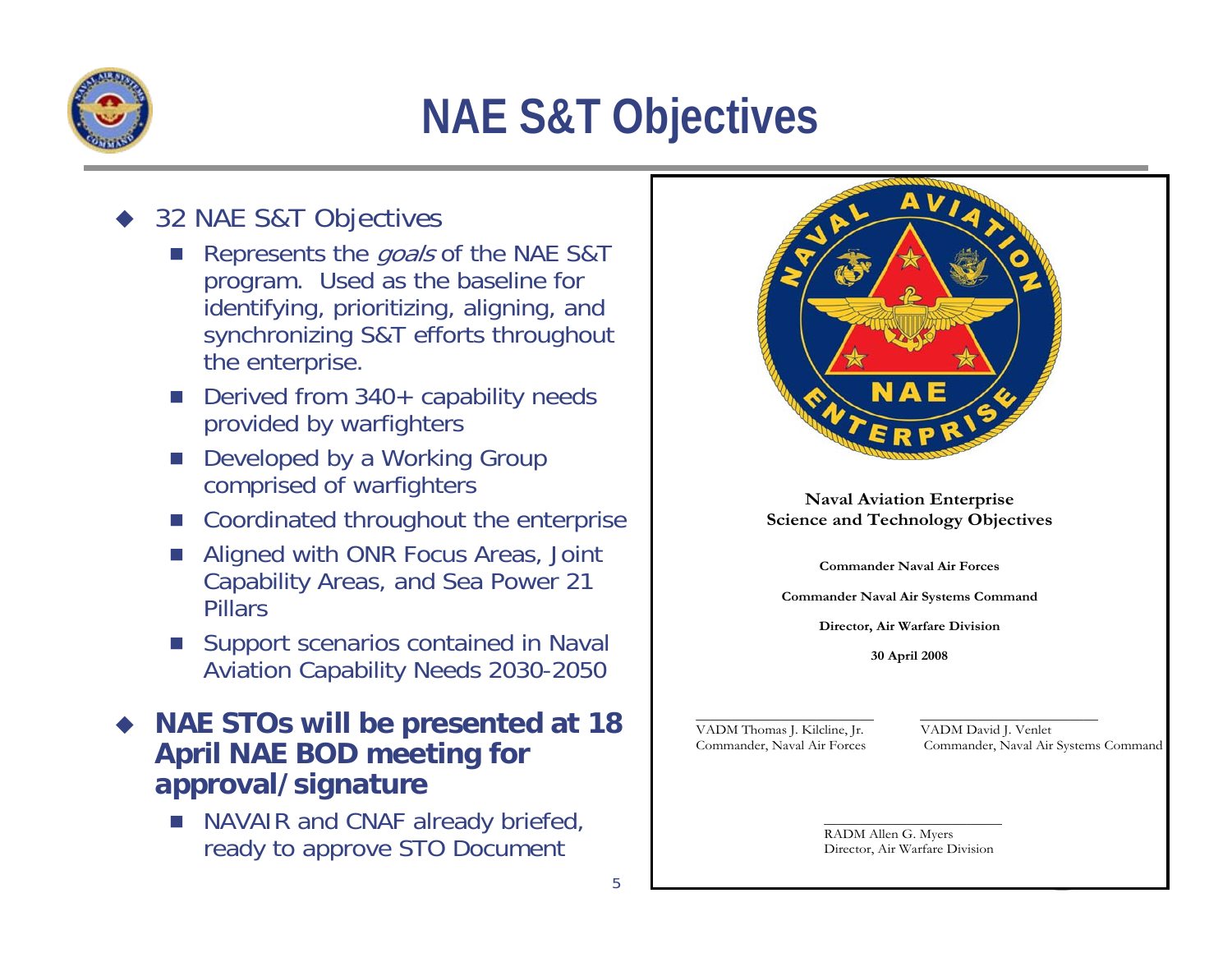

- Force Protection (FP) **(3)**
- Surface Warfare (SUW) **(1)**
- Under Sea Warfare (USW) **(3)**
- Theater Air and Missile Defense (TAMD) (2)
- Strike Operations (STK) **(7)**
- Deploy and Employ Forces (DEF) (3)
- F Integrated Logistics Support (ILS) **(1)**
- Command, Control, Communications, Computers, Intelligence, Surveillance and Reconnaissance (C4ISR) **(6)**
- Enterprise and Platform Enablers (EPE) (1)
- System Safety, Availability and Affordability (SSAA) (2)
- Naval Warrior Performance (NWP) (3)



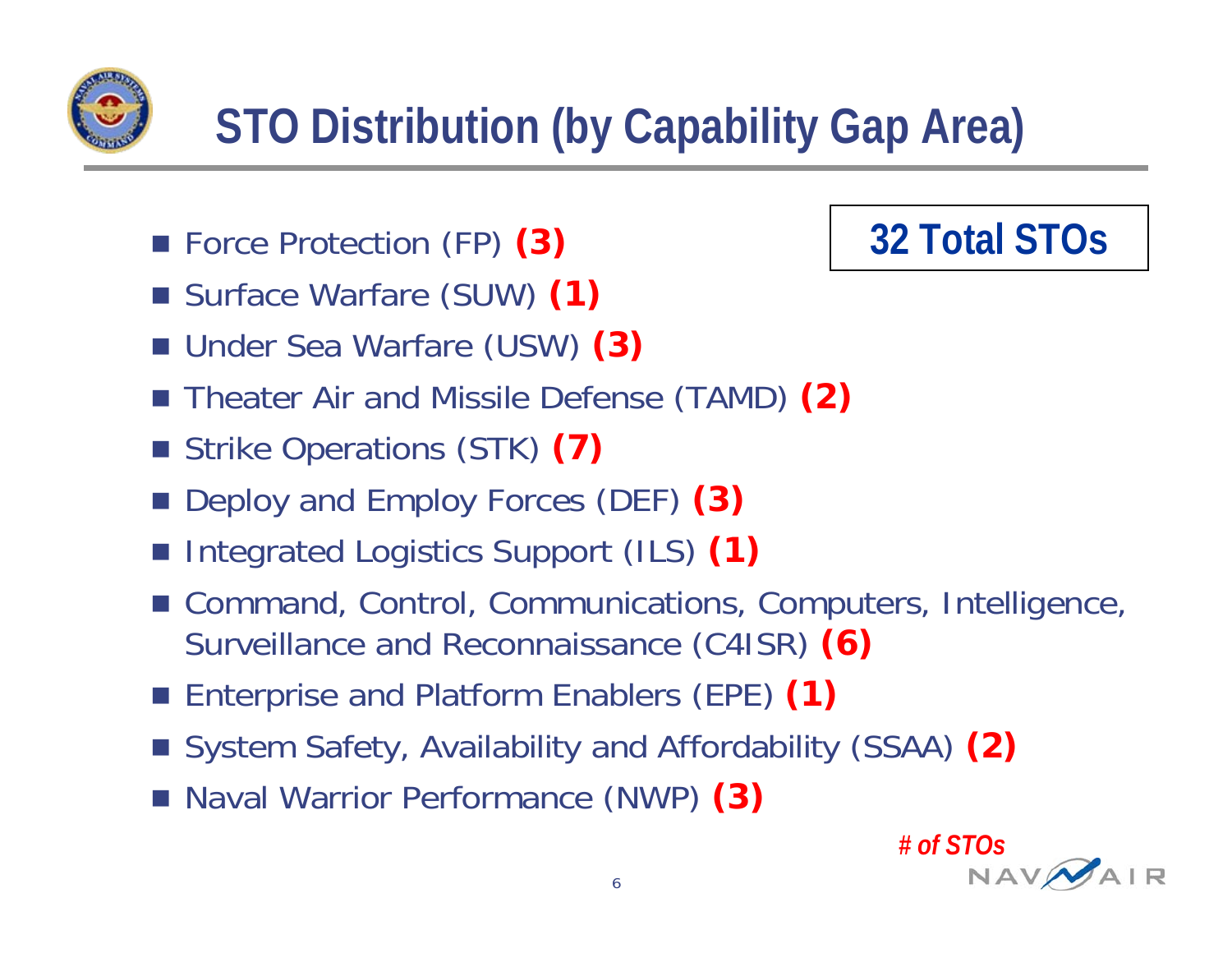

- ♦ NAE is improving the way it plans and manages the S&T program
	- CTO organization
	- **Processes**
	- **Metrics**
- ◆ Developed 32 S&T Objectives (STOs)
	- **Developed by warfighters, technologists and intelligence** community
- ◆ Work closely with ONR to ensure that NAE objectives are communicated and advocated
- ◆ CTO office supports OPNAV efforts in science and technology
	- **Indentifying capability needs**
	- **Indentifying appropriate funding venue**
	- Update on programs/projects